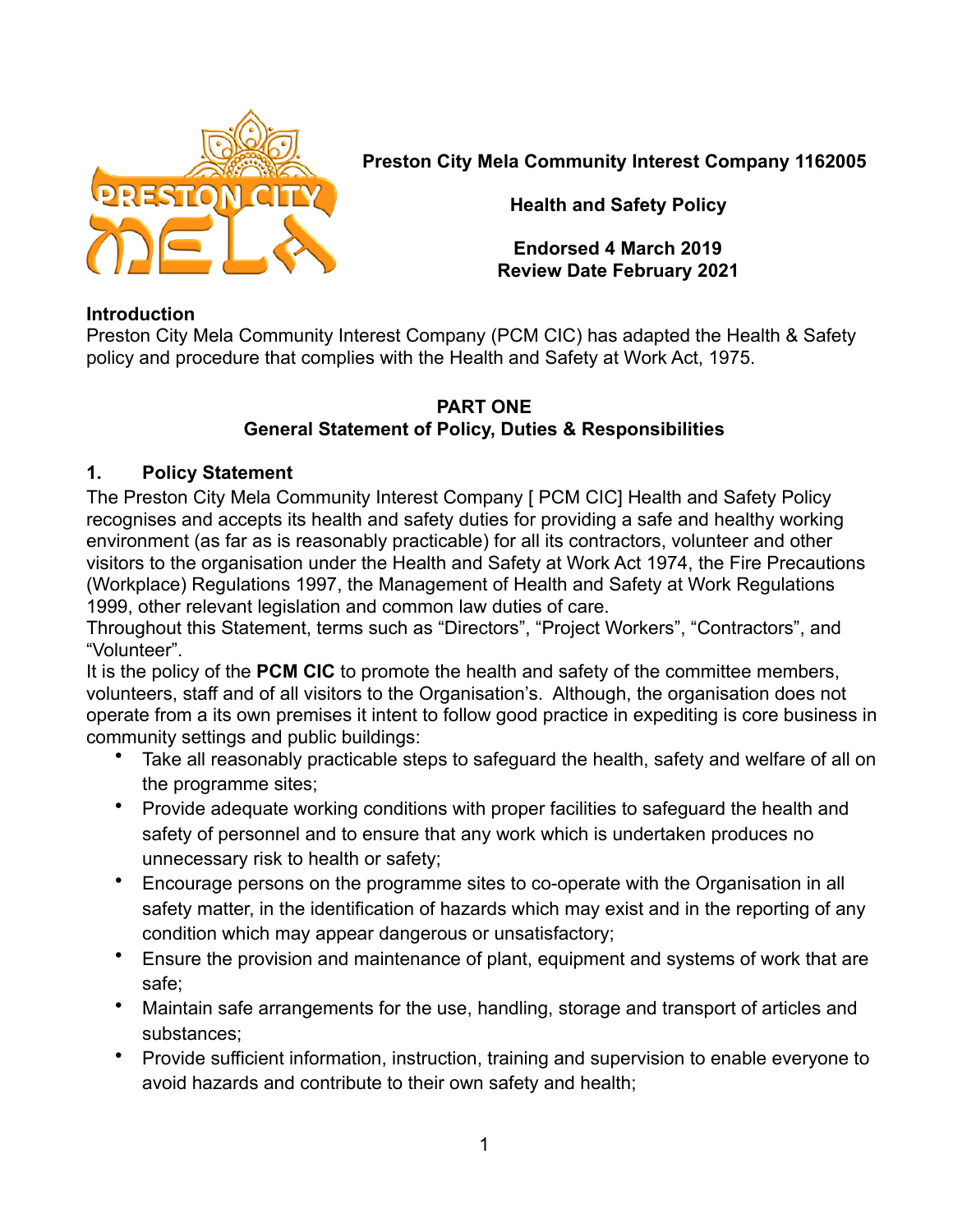- Provide specific information, instruction, training and supervision to personnel who have particular health and safety responsibilities.
- Make, as reasonably practicable, safe arrangements for protection against any risk to health and safety of the general public or other persons that may arise for the Organisation's activities;
- Make suitable and sufficient assessment of the risks to the health and safety of contractors and volunteers and of persons not in the employment of the Organisation arising out of or in connection with the Organisation's activities;
- Make specific assessment of risks in respect of young people under the age of eighteen;

This policy statement and/or the procedures for its implementation may be altered at any time by the Organisation's Board. The statement and the procedures are to be reviewed in the (*autumn)* of every two years by the Board*.* A report on the review, with any other proposals for amendment to the statement of procedures, is to be made to the next following ordinary meeting of the Board.

# **2. Statutory Duty of the Group/Organisation**

The Group/Organisation will comply with its duty to ensure, as far as is reasonably practicable, the health, safety and welfare at work of its workers and of visitors to its premises and, in general, to:

- Make workplaces safe and without risks to health;
- Ensure plant and machinery are safe and that safe systems of work are set and followed;
- Ensure articles and substances are moved, stored and used safely;
- Give volunteers/ workers the information, instruction, training and supervision necessary for their health and safety.

In particular, the **PCM CIC** will:

- Assess the risks to health and safety of its volunteers/workers, as set out in its Risk Policy;
- Make arrangement for implementing the health and safety measures identified as necessary by this assessment;
- Record the significant findings of the risk assessment and the arrangements for health and safety measures;
- Draw up a health and safety policy statement; including the health and safety organisation and arrangements in force, and bring it to the attention of its Board, and providers of service;
- Appoint someone competent to assist with health and safety responsibilities;
- Set up emergency procedures;
- Provide adequate First Aid facilities;
- Make sure that the programme sites satisfy health, safety and welfare requirements, eg for ventilation, temperature, lighting and for sanitary, washing and rest facilities;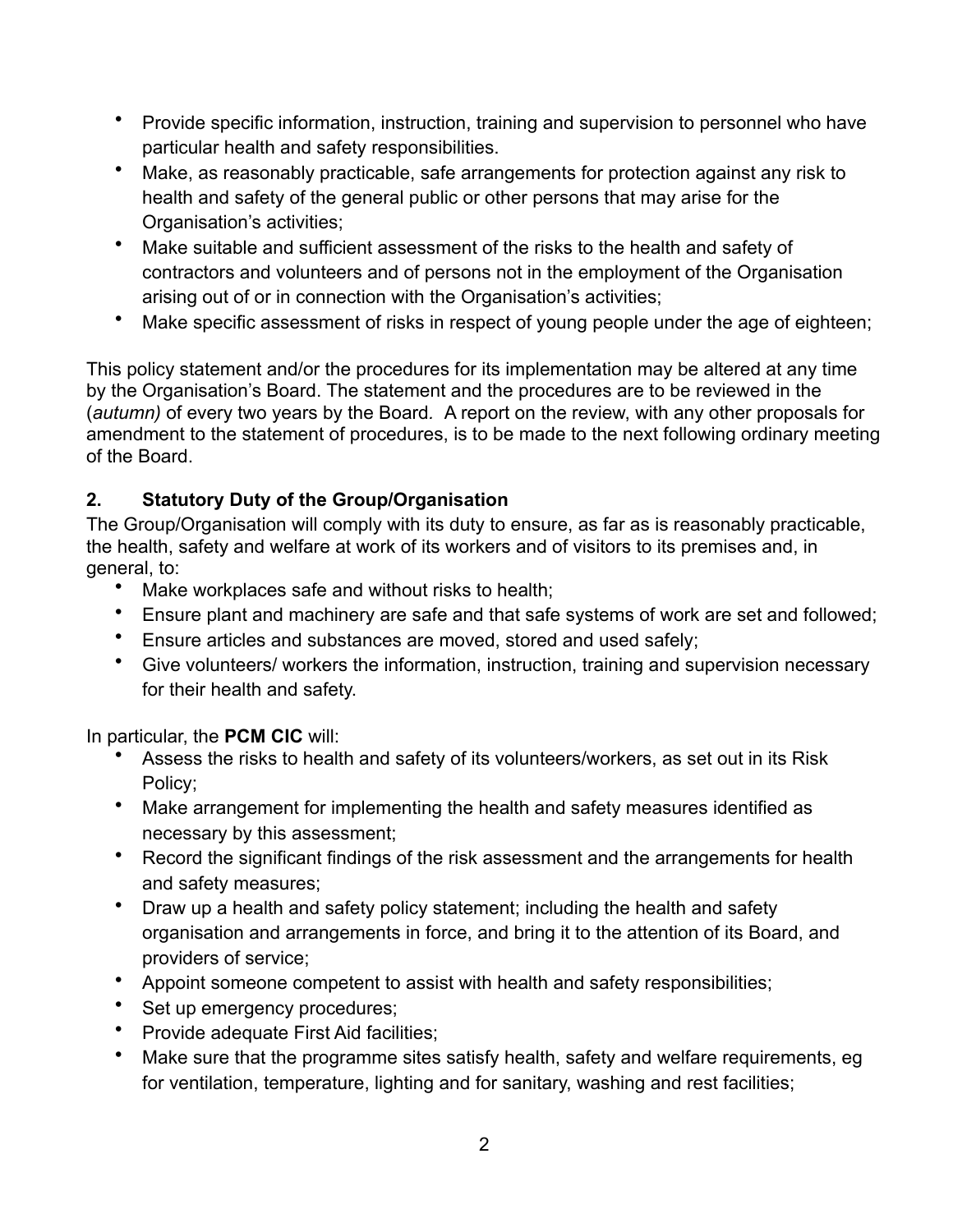- Make sure that work equipment is suitable for its intended use as far as health and safety is concerned, and that it is properly maintained and used;
- Prevent or adequately control exposure to substances that may damage health;
- Take precautions against danger form flammable or explosive hazards, electrical equipment, noise or radiation;
- Avoid hazardous manual handling operations and, where they cannot be avoided, reduce the risk of injury;
- Provide health surveillance as appropriate;
- Provide free any protective clothing or equipment, where risks are not adequately controlled by other means;
- Ensure that appropriate safety signs are provided and maintained;
- Report certain injuries, diseases and dangerous occurrences to the appropriate health and safety enforcing authority.

# **3. Statutory Duty of the PCM CIC**

Contractors also have legal duties, and the Organisation confidently requests non-employed (voluntary) workers also to observe these. They include the following:

- To take reasonable care for their own health and safety, and that of other persons who may be affected by what they do or do not do;
- To co-operate with the Organisation on health and safety;
- To use work items provided by the Organisation correctly, including personal protective equipment, in accordance with training or instructions;
- Not to interfere with or misuse anything provided for health, safety and welfare purposes;
- To report at the earliest opportunity injuries, accidents or dangerous occurrences at work, including those involving the public and participants in activities organised by the Organisation;
- Health and Safety law applies not only to employees in the workplace, it also applies to **organisations and people who occupy or use community buildings** to which members of the public have access.

# **PART TWO Organisation of Health and Safety Arrangement and Procedures**

# **Accident Forms and Book**

The book must be kept in a secured place once completed.

Any injury suffered by a worker or visitor in the course of work or otherwise on the Organisation's programme sites, however slight, must be recorded, together with such other particulars as are required by statutory regulations, on an accident form maintained by the Organisation.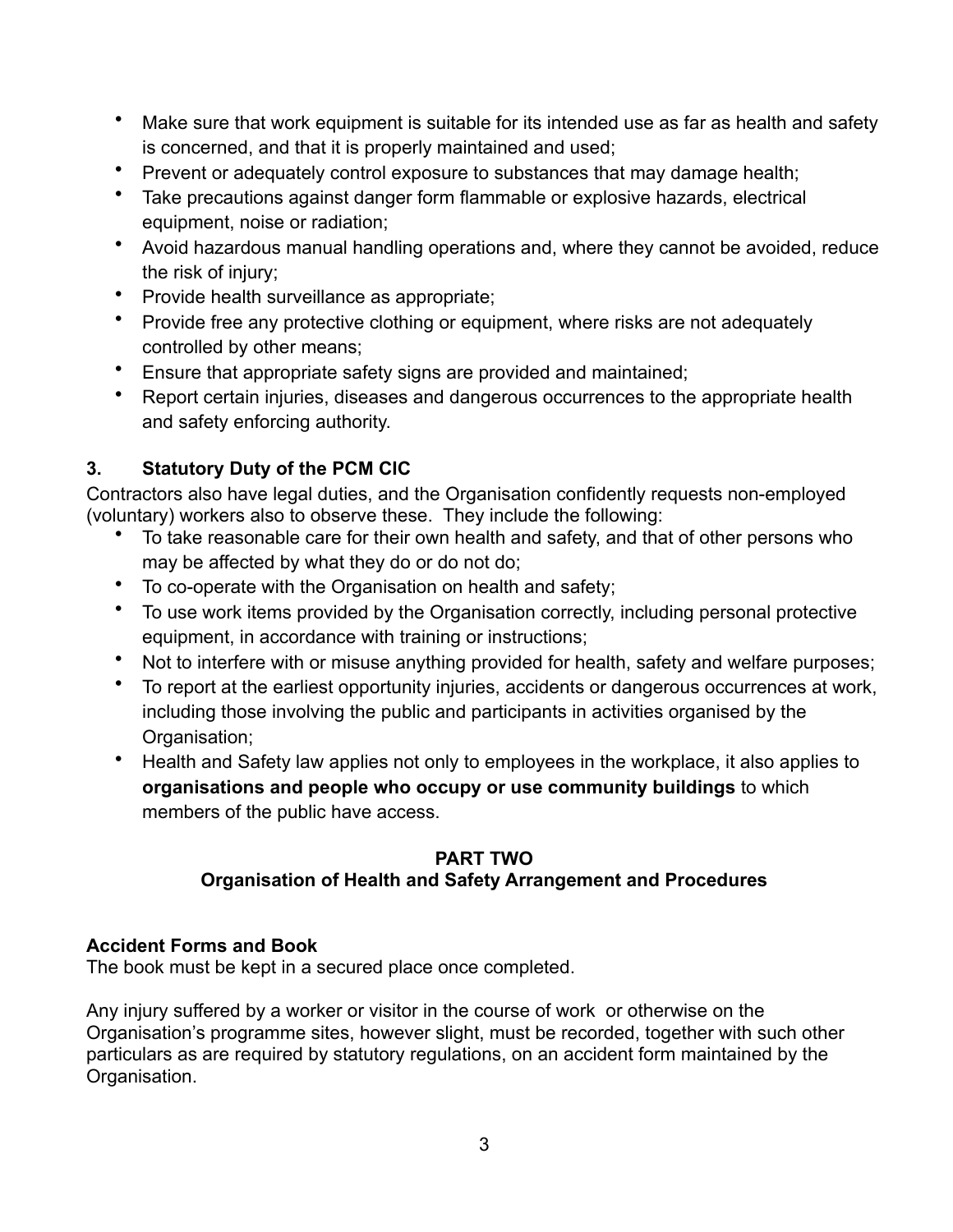#### **Fire Precautions**

All personnel must familiarise themselves with fire escape routes and procedures and follow the directions of the Organisation in relation to fire.

#### **Equipment and Appliances**

No equipment or appliance may be used other than as provided by or specifically authorised by or on behalf of the Organisation and any directions for the use of such must be followed precisely.

# **Safety Clearways**

Corridors and doorways must be kept free of obstructions and properly lit.

# **Maintenance**

Defective equipment, furniture and structures must be reported as such without delay.

#### **Hygiene and Waste Disposal**

Facilities for the disposal of waste materials must be kept in a clean and hygienic condition. Waste must be disposed of in an appropriate manner and in accordance with any special instructions relating to the material concerned.

# **Food Hygiene**

When handling or preparing food there are specific hygiene requirements:

- Regularly wash hands before and during food preparation and especially after using the lavatory;
- Tell your supervisor or representative of the Committee of any skin, nose, throat, or bowel problem;
- Ensure cuts or sores are covered with correct waterproof dressings;
- Keep yourself clean and wear clean clothing;
- Remember that smoking in a food room is illegal;
- Never cough or sneeze over food;
- Clean as you go. Keep all equipment and surfaces clean;
- Prepare raw and cooked food in separate areas. Keep perishable food covered and either refrigerated (less than 8"C) or piping hot (above 63"C);
- Ensure waste food is disposed of properly. Keep the lid on rubbish bin and wash your hands after putting waste in it;
- Avoid handling food as far as possible;
- Tell your supervisor or representative of the Committee of any defects or concerns regarding the facilities – eg uncleanness, refrigeration malfunction, cracked food preparation surfaces.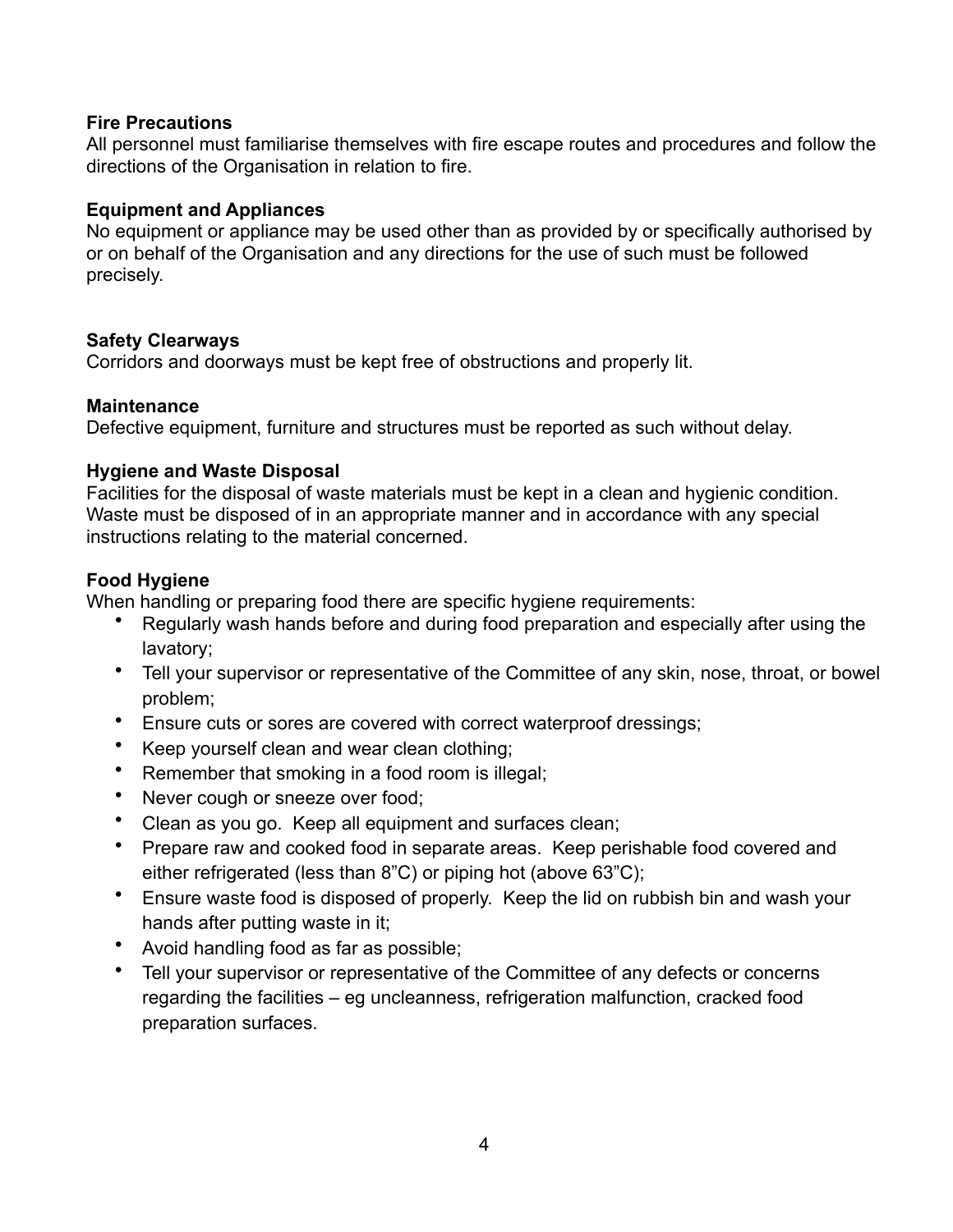#### **PART THREE**

# **ACCIDENT REPORTING**

#### **1. Accidents**

All accidents which occur during work for the Organisation and/or for the User/Hirer, or on premises under the control of the Organisation must be recorded.

#### **2. Accidents to Workers or Contractor's Staff**

a) For ALL Accidents

#### **Complete Accident Form and give to Health & Safety Officer**

b) **For accidents reportable to the Health & Safety Executive** (for contractors see c)) If accident results in incapacity for work for more than 3 calendar days then complete the online form F2508 with copies to the Chair of the Management Committee.

If accident results in fatality, fracture, amputation or other specified injury (see section 4, below) then **immediately notify:**

Health & Safety Executive on HSE's Infoline Tel: 0845 345 0055 *And* the Chair of the Management Committee

**Follow up within seven days** with completed online form F2508 with copies to the Chair of the Management Committee

c) If a reportable accident involves a contractor's employee and the premises are under the control of someone other than the contractor then the person in control of the premises is responsible for reporting the accident.

If a contractor's employee is at work on premises under the control of the contractor then it is the contractor or someone acting on his/her behalf who is responsible for reporting the accident.

# **3. Accidents to Members of the Public**

- 1. For ALL Accidents Complete Accident Form and give to Health & Safety Officer
- 2. For accidents reportable to the Health & Safety Executive If an accident results in fatality, fracture, amputation or other specified injury (see section 4 below) then **immediately notify**:

Health & Safety Executive, Incident Contact Centre, Caerphilly Business Park, Caerphilly, CF83 3GG And the Chair of the Management Committee